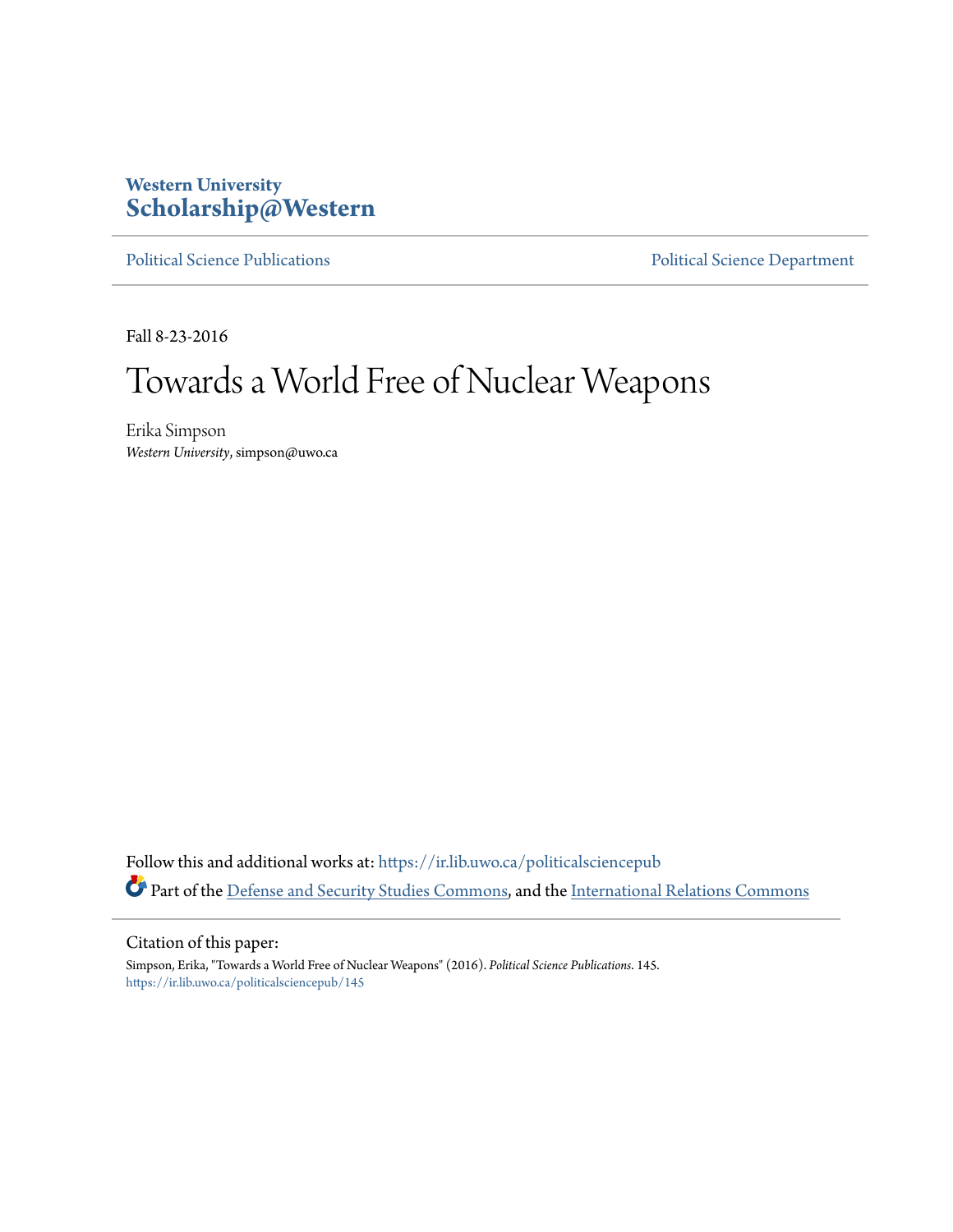Erika Simpson, "[Towards a World Free of Nuclear](http://www.tandfonline.com/doi/full/10.1080/10402659.2016.1201946?src=recsys)  [Weapons](http://www.tandfonline.com/doi/full/10.1080/10402659.2016.1201946?src=recsys)" *Peace Review: A Journal of Social Justice*, vol. 28, no. 3, pp. 309-17, August 2016, and/or Scholarship Western: This is a preprint of an accepted and published manuscript of an article published by Taylor & Francis and the accepted manuscript will be posted after the embargo is done on Scholarship Western: DOI 10.1080/10402659.2016.1201946

## **By Erika Simpson**

North Korea announced it conducted a nuclear test of its first hydrogen bomb on January 6 and on February 7 2016 it fired a long-range rocket which critics said was a test of banned missile technology. The Great Powers are pointing accusatory fingers at Pyongyang, but they should point fingers back at themselves. Though the global total has been cut to 15,850 nuclear weapons, 95 per cent of the world's nuclear arsenal belongs to the U.S. and Russia. The U.S. and Russia still retain more than 5,000 nuclear weapons on alert, ready to launch in minutes, and now China is said to be contemplating putting its smaller nuclear arsenal on hair-trigger alert, too.

We no longer hear much about the revived Cold War and the dangerously pre-emptive doctrines of China, France, Russia, the United Kingdom and the United States. Instead academics, diplomats and media pundits tend to focus on criminal elements in Russia bent on stealing plutonium, rogue states like North Korea and Libya, and terrorists in al-Qaida or ISIL intent on purchasing nuclear weapons on the black market. Yet the sheer enormity of the size and cost of the arsenals belonging to the former superpowers simply defies human comprehension. And their modernization programs will ensure that nuclear weapons, costing more than \$100 billion a year, are retained for the rest of the 21st century.

There needs to be much more vigorous progress on American and Russian arms control and disarmament. The Russians are considering deploying nuclear weapons in Kaliningrad, its enclave close to the Baltic countries. Meanwhile, the Germans are wondering whether to agree to the U.S. proposal to modernize the bombers that carry NATO's tactical B-61 nuclear weapons. London's ruling Conservative party and Edinburgh's Scottish National Party disagree about the modernization of the U.K.'s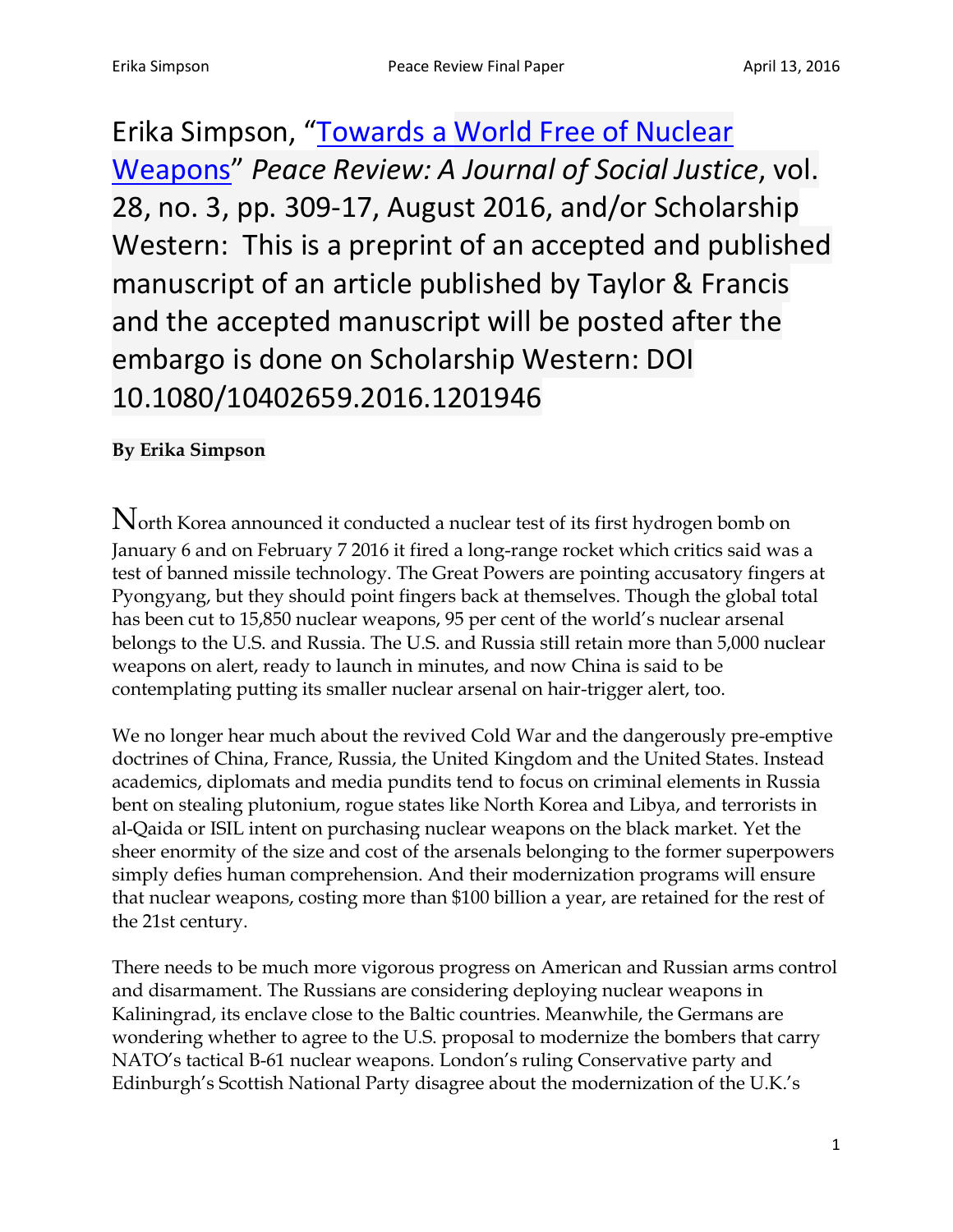Trident nuclear submarines. France has rejoined NATO but its independent nuclear arsenal seems to reassure only Parisians.

We must reassess the Great Powers' and NATO's reliance on nuclear deterrence strategy. The United States' allies need to ask themselves in the months leading up to NATO's seventieth anniversary in 2019 and the 2020 Nuclear Non-Proliferation Treaty (NPT) Review Conference whether nuclear weapons actually protect them. Does the possession of nuclear weapons deter potential aggressors from attacking? Curiously, the leaders of the non-nuclear weapon states (NNWS) in NATO continue to profess their reliance on traditional nuclear deterrence, while the U.S. moved years ago toward a pre-emptive strategy that promises to strike first with nuclear weapons, even in the event of a limited chemical or biological attack. The situation is similar to the late 1950s and 1960s when all the NATO allies continued to rely upon one permutation of nuclear deterrence—mutual assured destruction or MAD—even as the U.S. developed another permutation called 'flexible response'.

To clarify, NATO's 'new' Strategic Concept was asserted in 1991, reissued in 1999 and reconfirmed in 2000-2010. It links the NNWS that shelter under NATO's umbrella to the overall nuclear policies of the NATO Nuclear Weapon States (NWS). Over the last fifteen years, significant pressure to change NATO's nuclear posture emanated from coalitions of states and nongovernmental organizations, including the Article VI Forum, the International Campaign to Abolish Nuclear Weapons (ICAN), the Middle Powers Initiative (MPI), the New Agenda Coalition (NAC), the Non-Aligned Movement (NAM) and Parliamentarians for Nuclear Non-Proliferation and Disarmament (PNND).

Diplomats and high-level NGO representatives involved in the NPT Review Conferences, held every five years, often debated the implications of the NPT's 'Article VI' commitment for NATO's Strategic Concept. Diplomatic debates also took place during NPT Preparatory Committee Meetings and NPT Review Conferences. The founding chairman of the MPI and its Article VI Forum, Canadian Senator (ret'd) Douglas Roche argued that since states, including all NATO member states, endorsed the NPT, NATO could no longer claim its nuclear weapons were "essential". NATO headquarters was urged by many to rethink its policy but the Strategic Concept was reaffirmed stating that, "As long as nuclear weapons exist, NATO will remain a nuclear alliance."

Many bureaucrats, defence ministers, and parliamentarians continue to believe that to ensure peace and prevent conventional war or coercion, the alliance has to maintain for the foreseeable future "an appropriate mix of nuclear and conventional capabilities." NATO's 2012 *Deterrence and Defence Posture Review* reasserted that nuclear weapons are the "supreme guarantee of the security of the alliance." Given the Great Powers' continued reliance on nuclear deterrence, it was no surprise that the 2015 NPT Review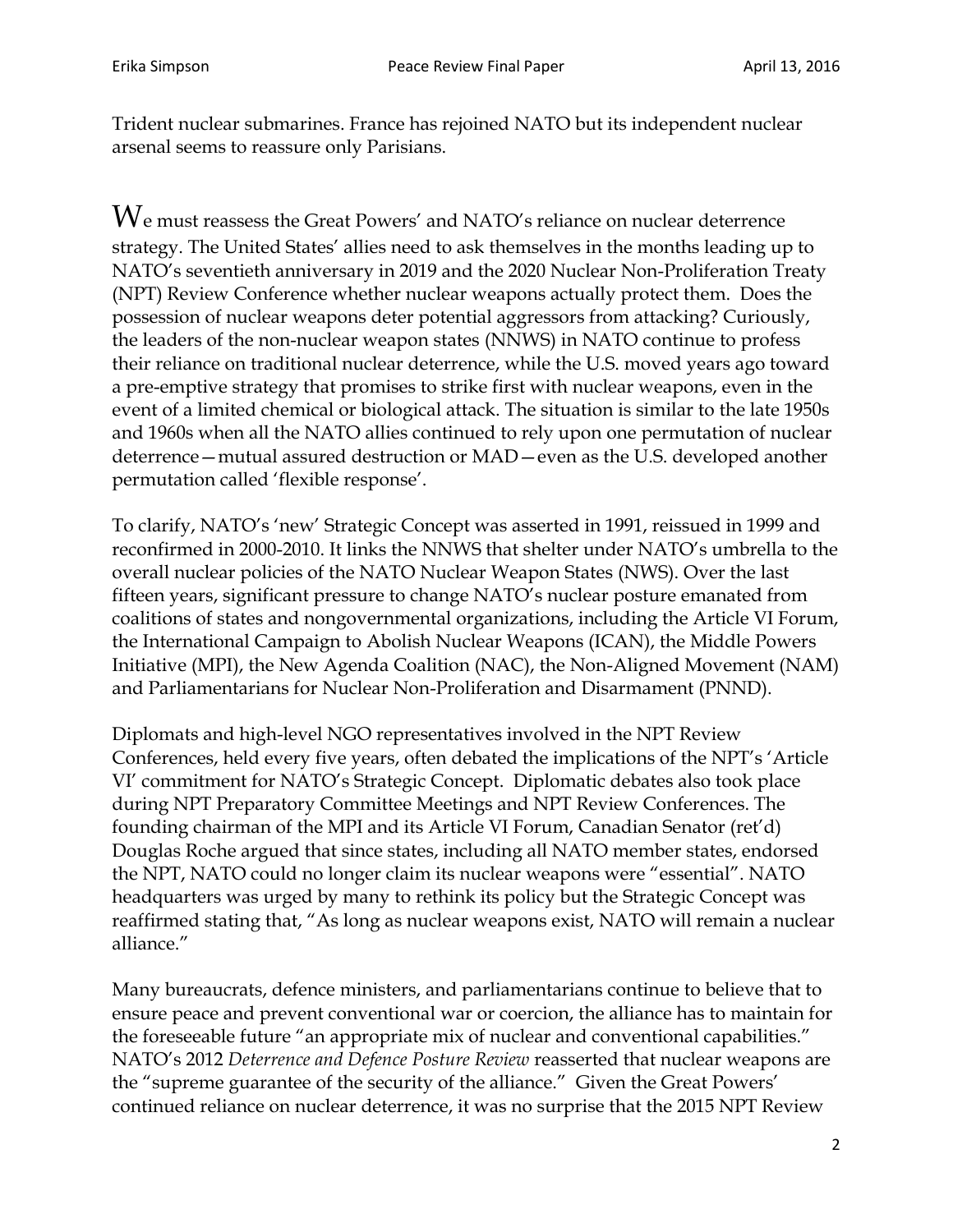Conference ended in debacle and deadlock with no agreement on a final consensus document.

Faced with Russian recalcitrance over Crimea and Ukraine, NATO has begun to strengthen its conventional and nuclear defences along the Polish and Baltic borders and modernize the bombers that carry B-61 tactical nuclear weapons. Russia announced in September 2015 it might deploy nuclear missiles to Kaliningrad on the Baltic Sea if the US upgraded its nuclear weapons in Germany.

Some sort of in-depth review of NATO's nuclear doctrine, perhaps in time for NATO's seventieth anniversary celebrations in 2019, should be demanded. Changes in the Strategic Concept might also be requested once another U.S. President is elected but we need to remember that efforts to change NATO's deterrent policy can begin at the national level among NATO's allies. The thrust for NATO's 1999 review essentially began because Canada's parliament released a report calling for a re-examination of NATO's reliance on nuclear deterrence and the Strategic Concept. Canada's then Foreign Minister Lloyd Axworthy committed his department to attempt to change NATO's nuclear doctrine—for which he was often labelled a 'nuclear nag.' Working together with Joschka Fisher, the German Foreign Minister, these critics of NATO policy attempted to persuade NATO diplomats that the alliance needed to reconsider its reliance on nuclear weapons for deterrence purposes. Even some high-level American diplomats at NATO headquarters were impressed with the Canadian-German initiative and the determination of the Canadian Foreign Minister and his diplomatic aides. In a similar fashion, working together with other like-minded middle powers, such as Germany, Norway, Belgium, and the Netherlands, it might be possible to push for a reassessment of NATO's nuclear doctrine.

 $\rm{W}$ e must also work toward total denuclearization and demilitarization of the entire Korean peninsula as the best long-term solution. In the shorter-term, we must press China to try to exert the upper hand in peaceful negotiations. All state parties should press Chinese officials to reign in Kim Jong-Un and lay before him a comprehensive deal with economic incentives and disincentives, and many security guarantees.

However, the international community must expect any comprehensive deal could be ignored, jettisoned or violated. Therefore the most-threatened citizens of China, Japan, Russia, South Korea and the United States should take the initiative and demand a halt to North Korea's sabre-rattling. We all need to change North Korea's payoffs so it wants to cooperate, rather than defect. The international community should dangle greater incentives and disincentives so North Korea perceives its pay-offs — the merits of cooperation and the demerits of defection — to be far higher.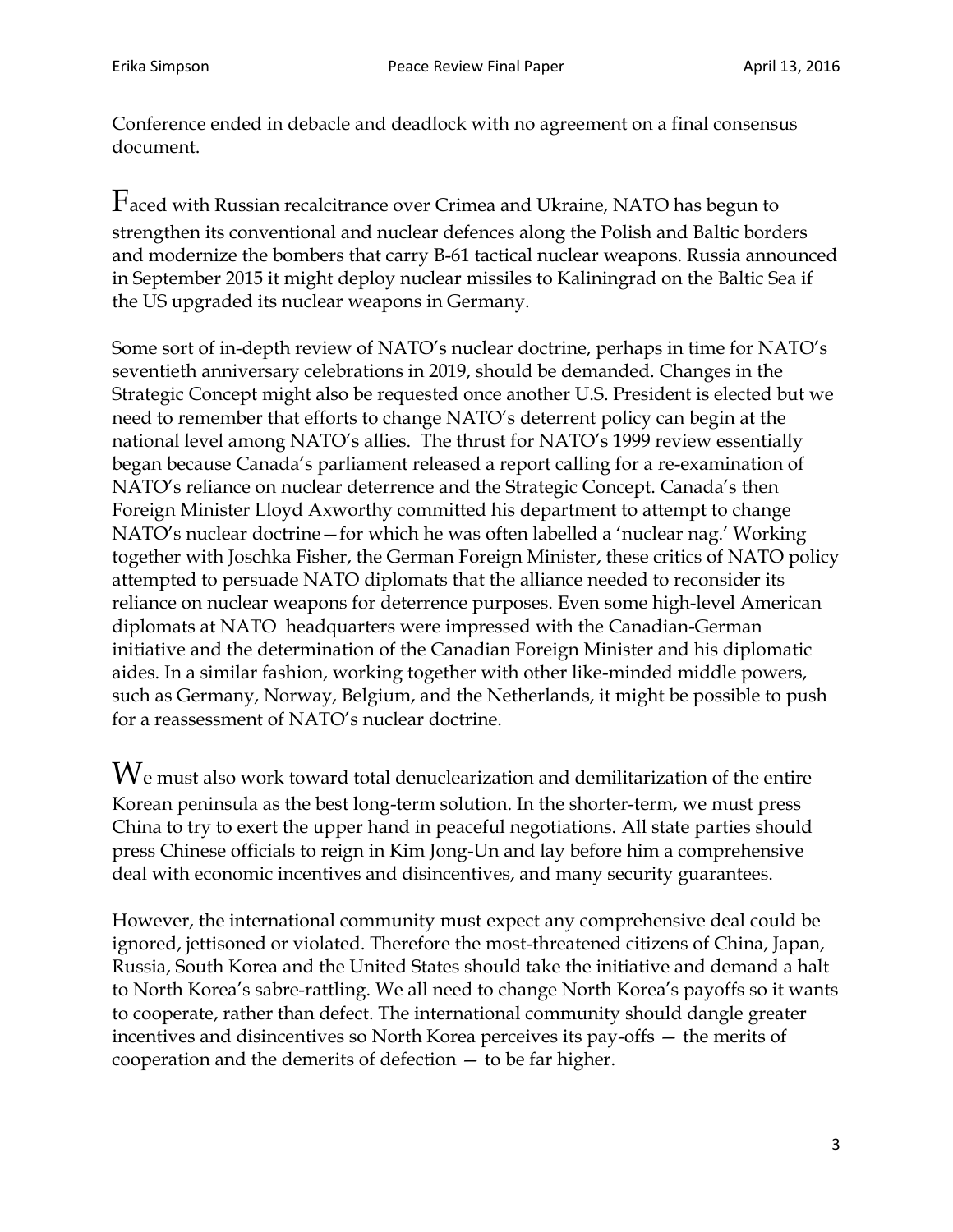**W**e should also press the U.S. to offer to drastically reduce the number of American soldiers stationed in South Korea. If the U.S. promised to withdraw tens of thousands of American soldiers — as it has withdrawn them in gradual reductions from Afghanistan, Iraq and Vietnam — the forces could be used as a bargaining chip in any bilateral, trilateral or multilateral negotiations. If the U.S. offered to take home its approximately 28,500 forces, in staged withdrawals, it could always threaten to move them back to Japan and South Korea.

The U.S. would still need to credibly deter Kim Jong-un — or the dynasty's next familial successor — by threatening to use powerful and precise conventional weapons in the unlikely event of an armed attack streaming over the Korean demilitarized zone at the 38th parallel. In future, the South Korean army should also be trained to refrain from relying on the use of U.S. anti-personnel land mines.

**Calling for interim milestones and measurable lower outcomes – rather than a** comprehensive agreement — would be a practical way for global citizens to contribute to dialogues about the two Koreas. Another option worth talking about is that North Korea's closest geographical neighbors — China, Japan, Indonesia, South Korea and Taiwan — set up an ASEAN-derived alliance, similar to the NATO alliance. A new collective defense alliance could promote an Asian Community of shared values, similar to the way in which the Washington Charter's Article  $II$  – oft referred to as the Canadian article — promoted Western social, economic and political values. In the long run, more efforts to welcome North Korea into the Asian community might reap unexpected benefits for the entire world.

North Koreans should also be expected to take a seat at multilateral tables on issues that affect China. Indeed, North Korea could learn from the example of so many other nuclear-free states and decide to become nuclear weapon free, relying on China's nuclear umbrella instead. About 55 percent of the world population lives under a nuclear umbrella. If we can exert an impact on North Korean thinking about nuclear weapons so they understand the logic of the nuclear taboo as well as mutual assured destruction, we might make a long-term difference to their calculations.

As a prelude to state visits by Kim Jong-Un to Hiroshima and the UN in New York City, perhaps other world leaders could follow the lead of U.S. Secretary of State John Kerry, the most senior American official to travel to Hiroshima, and Canadian Foreign Affairs Minister Stephane Dion by visiting Hiroshima Peace Memorial Park in Hiroshima. Perhaps world leaders, like Canadian Prime Minister Justin Trudeau could invite Kim Jong-Un to visit Ottawa, and its Cold-war era bunker in Carp now open as a museum. Less formal invitations can open more productive dialogue, leading to possible détente on the Korean peninsula.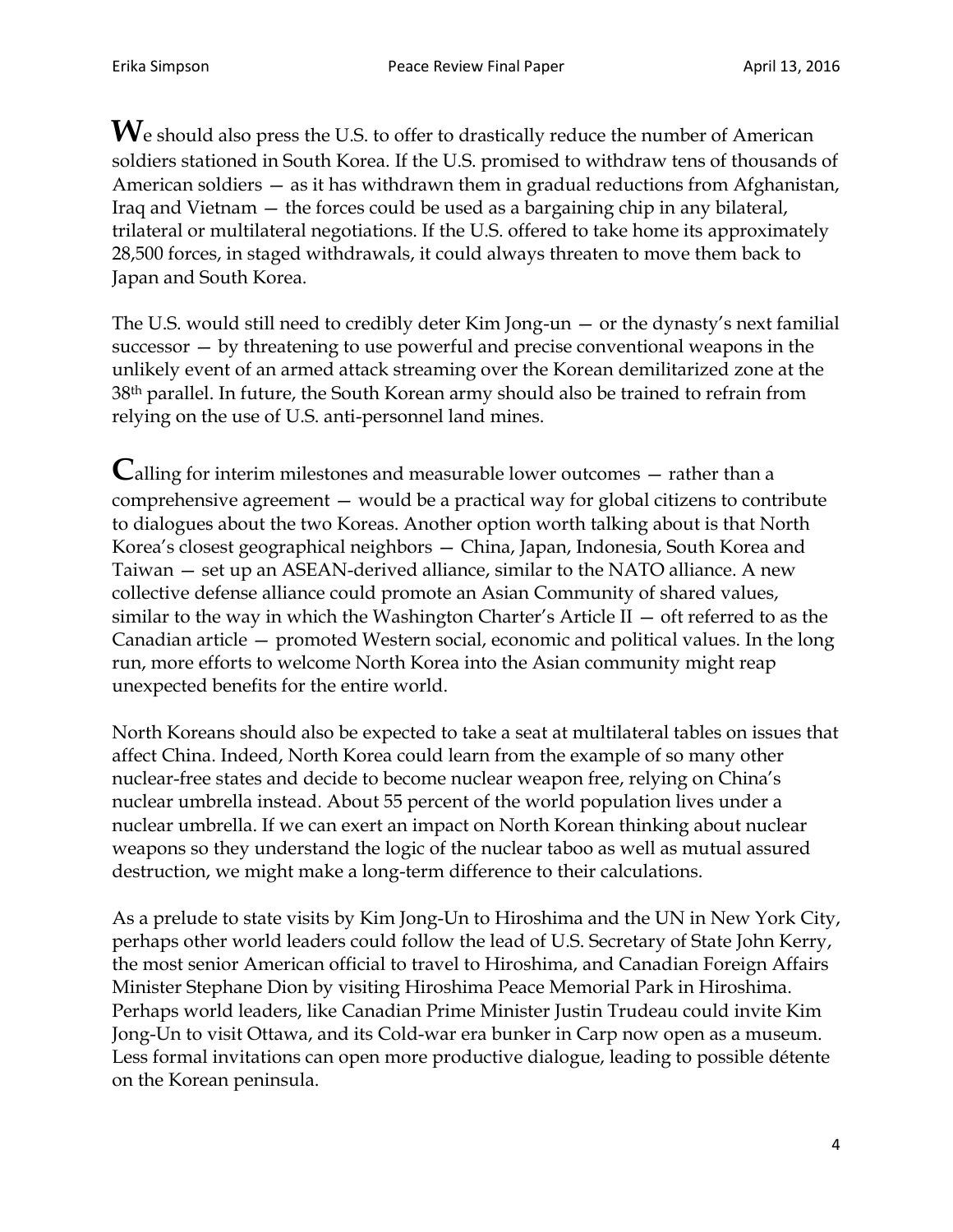In all such formal and information discussions, if the fundamentals of the Iranian deal could be treated as a template for all countries, the international community would be well on its way to choking off the supply of weapons-usable material everywhere.

Within the existing framework of international law, the Iranian deal is as good as we can expect. We should help the UN fully implement the agreement, and its other associated obligations, and engage with the International Atomic Energy Agency (IAEA) to achieve concrete results on all outstanding substantive issues, as required in the binding resolutions of the IAEA Board of Governors, and the mandatory UN Security Council resolutions.

But we must do more than urge the UN, the IAEA and the OEWG to help implement the agreement. Hopefully the deal with Iran could serve as a template for similar agreements with the DPRK, India, Pakistan and possibly Syria. The terms of the agreement should be widely lauded — it could become the template for dealing with other secret proliferators.

**I**n the interim, all the proliferators that refuse to sign the NPT and accept the strictest safeguards of the IAEA — like Israel, India, North Korea and Pakistan — should be sanctioned, like Iran. By banning uranium exports to NPT non-signatories as a first step, countries like Canada, South Africa and the United States would lose money on lucrative sales of uranium but then they would be able to insist on separating civilian and military nuclear facilities and programs, placing the former under IAEA safeguards; ensure more intrustive inspections of these facilities; support negotiations toward a Fissile Material Cut Off Treaty; help adopt an additional protocol; and support the goal of eliminating nuclear weapons and the negotiation of a convention toward that end.

It is time for the people in the Middle East that would be most affected by use of Iranian or Israeli nuclear bombs — five, fifteen or twenty-five years from now — to take steps to avoid a nuclear arms race in the Middle East. They should also sanction Israeli exports until Israel, a long-time non-signatory of the NPT, becomes compliant to NPT protocol and transparent about its clandestine 80-100 tactical nuclear weapons. In the long run Israel must recognize the necessity of declaring itself a nuclear power — and subject to IAEA inspection. Accordingly, multiple constituencies, including youth, parliamentarians, mayors and peace and disarmament advocates should call on pro-Netanyahu forces to abide by the international community's rules.

 $T$  he overall imperative remains that the entire nuclear regime, especially its cornerstone treaty, needs much stronger debate and qualified support. In addition to Israel, the American, Canadian and British governments' delegations to the Conference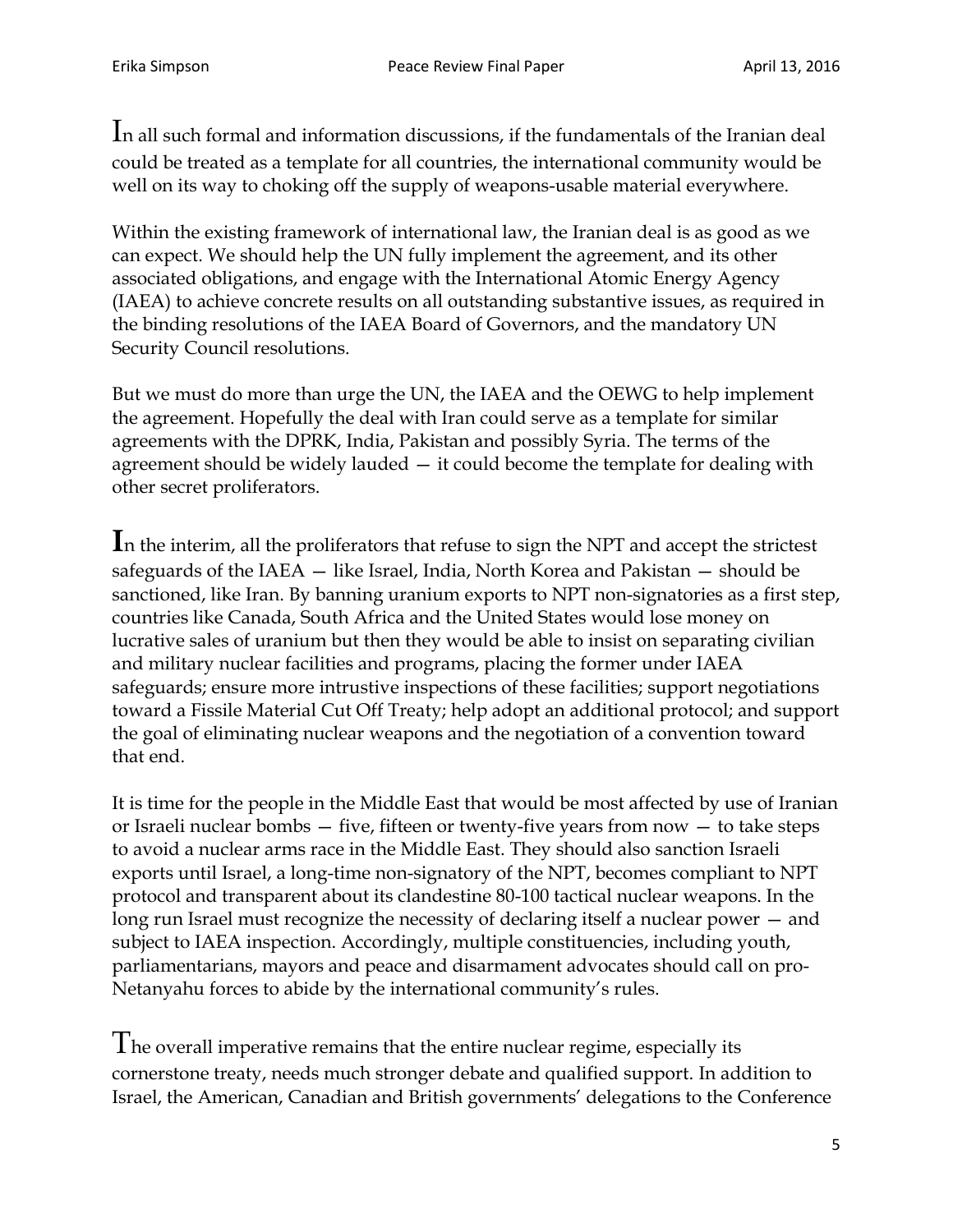on Disarmament in Geneva should take steps to make amends for their recalcitrance in May 2015, and vow to make sea-changes in their approaches to arms control and disarmament.

All the countries possessing nuclear weapons need to be criticized for their recalcitrance by those people living under extended nuclear deterrence relationships (the 'nuclear umbrella countries'), by the non-nuclear countries, as well as by their own constituents, many of whom themselves did not heard anything in the news about the NPT debacle in 2015.

In order to secure the continuation of the NPT regime past 2020 — which is especially important since the negotiations in April-May 2015 failed — there is an even greater urgency to take immediate steps towards establishing a zone in the Middle East free of Weapons of Mass Destruction. The NPT 2010 Action Plan on the Middle East must be implemented without delay, including by convening a people's conference on the Middle East that plans to establish a zone free from nuclear weapons and weapons of mass destruction. People from different diaspora in the world, particularly from Egypt, Iran, Israel, Saudi Arabia, and Turkey should be encouraged to participate in multilateral and bilateral preparatory conferences. There should be large-scale conferences prior to the NPT Preparatory Conferences and the 2020 NPT Review Conference.

Further multilateral and bilateral meetings should be held in the Middle East, and also in Geneva, New York City and Vienna. Then in 2019, in New York City at the UN, the international community should tackle any remaining issues that defy resolution so that the 2020 NPT Review Conference does not once again end in debacle and disagreement.

We should compliment Ambassadors, like Finland's Ambassador for organizing so many meetings prior to 2015 in New York — and we should urge like-minded states to lend considerable political support to the delegations of Austria. Costa Rica, Egypt and Finland in their endeavors. Clearly more political will and impetus are needed among Ambassadors representing countries in the Middle East.

It is time to call upon the people represented by Egypt, Iran, Israel, Saudi Arabia and Turkey to demand their Ambassadors immediately visit each other's parliaments and legislatures with a view to rapprochement and peace.

 $A$ t the same time as we work toward establishing a zone free of weapons of mass destruction in the Middle East, we should discuss creating a Nuclear Weapon Free Zone (NWFZ) in the Arctic. It could take years to overhaul international law governing military activities, resource extraction and sovereignty in the Arctic, but global citizens including representatives of Indigenous Nations could take one important step by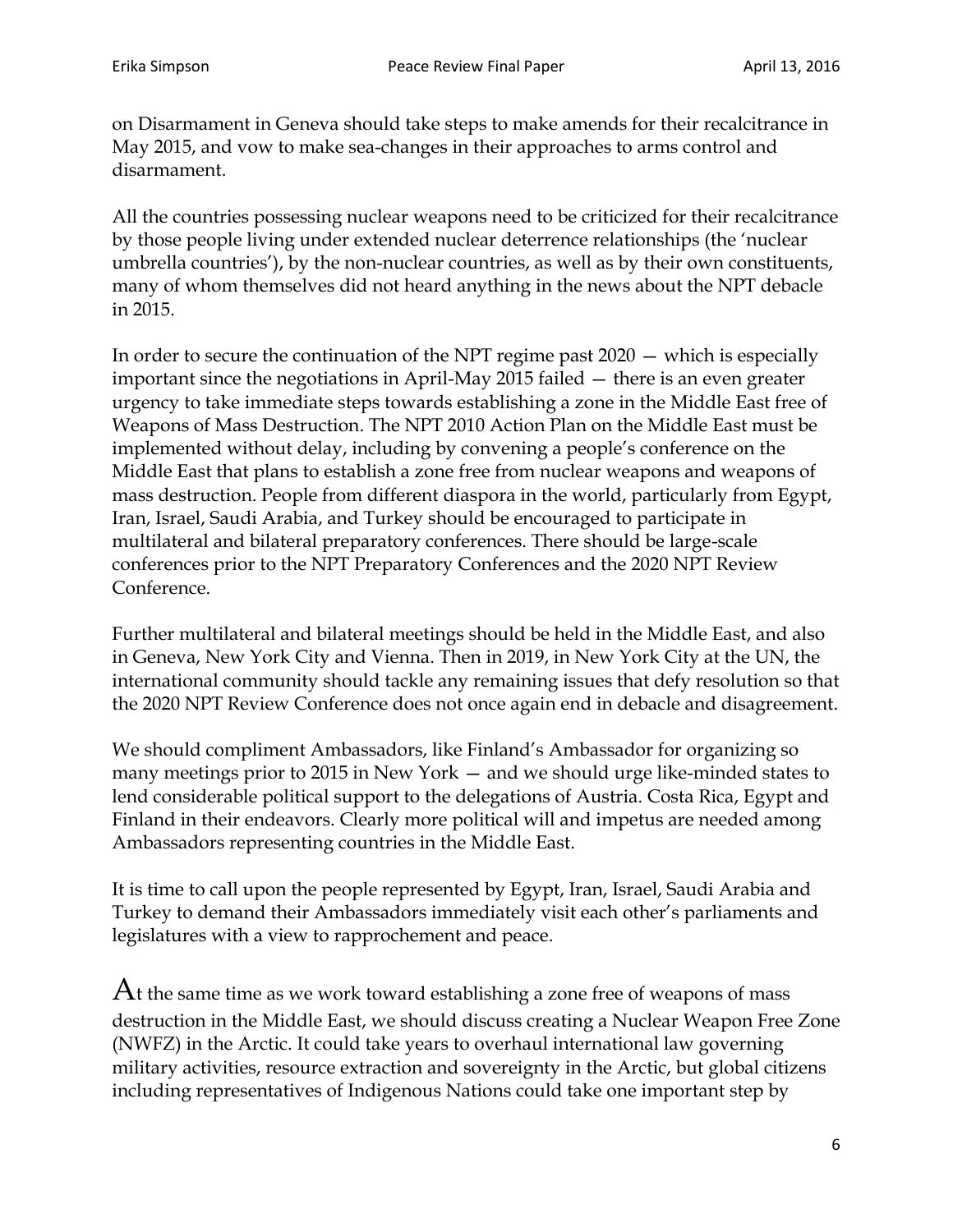initiating discussions to establish a nuclear-weapon-free zone covering the Arctic. In such a zone, the development, testing, manufacture, production, possession, stockpiling and transportation of nuclear weapons would be prohibited. The use or threat of use of nuclear weapons against nations and areas within the zone would also be prohibited. And a permanent organization would be established to ensure compliance.

There are already many regional nuclear-weapon-free treaties around the world, covering large swaths of Central and Latin America, Southeast Asia, Africa and Central Asia. Each commits the states not to deploy, construct, receive or test nuclear weapons on its territory. Already 113 nations — a majority of UN members — have signed or ratified these treaties, and 50 percent of the world's land area, including Antarctica, is governed by these treaties.

Two other treaties are relevant to the Arctic case: the Antarctic Treaty of 1959 prohibiting all nuclear activity on that continent and the 1971 Seabed Treaty prohibiting the stationing of nuclear weapons or support facilities on the seabed outside a country's territorial waters. Youth, parliamentarians and indigenous representatives could remind us that both treaties seemed out of reach at one time; now they are honored by all the world's states.

As a first step, some suggest Indigenous people from the four Nordic countries, potentially followed by Canada, could officially declare their territories free of nuclear weapons, since that is already the case. However it starts, the vision is that someday the territories, waters and melting ice cap covered by this kind of zone would expand until it covers the total land and waters north of the Arctic Circle.

**T**he main obstacle to an Arctic zone is that the region continues to serve as a key arena in the U.S.-Russian military standoff. The U.S. and Russia still routinely conduct nuclear-powered submarine patrols there. Both states consider their submarine operations highly classified — the U.S. Navy has a long-standing, inflexible policy of refusing to confirm or deny the presence of nuclear weapons on its warships. Both nations also have nuclear-capable aircraft that fly over the Arctic. While the number of patrols dropped off at the end of the Cold War, Russian bombers continue to make Arctic overflights close to the coasts of Canada and the U.S.

It would be in the interest of all the Arctic Council members — Russia, the United States, Canada, Denmark, Finland, Iceland, Norway and Sweden — to reach agreements on how to handle resource development in the region. Given the devastating consequences of a nuclear accident in the Far North, however, there needs to be immediate broad discussion about establishing an Arctic NWFZ.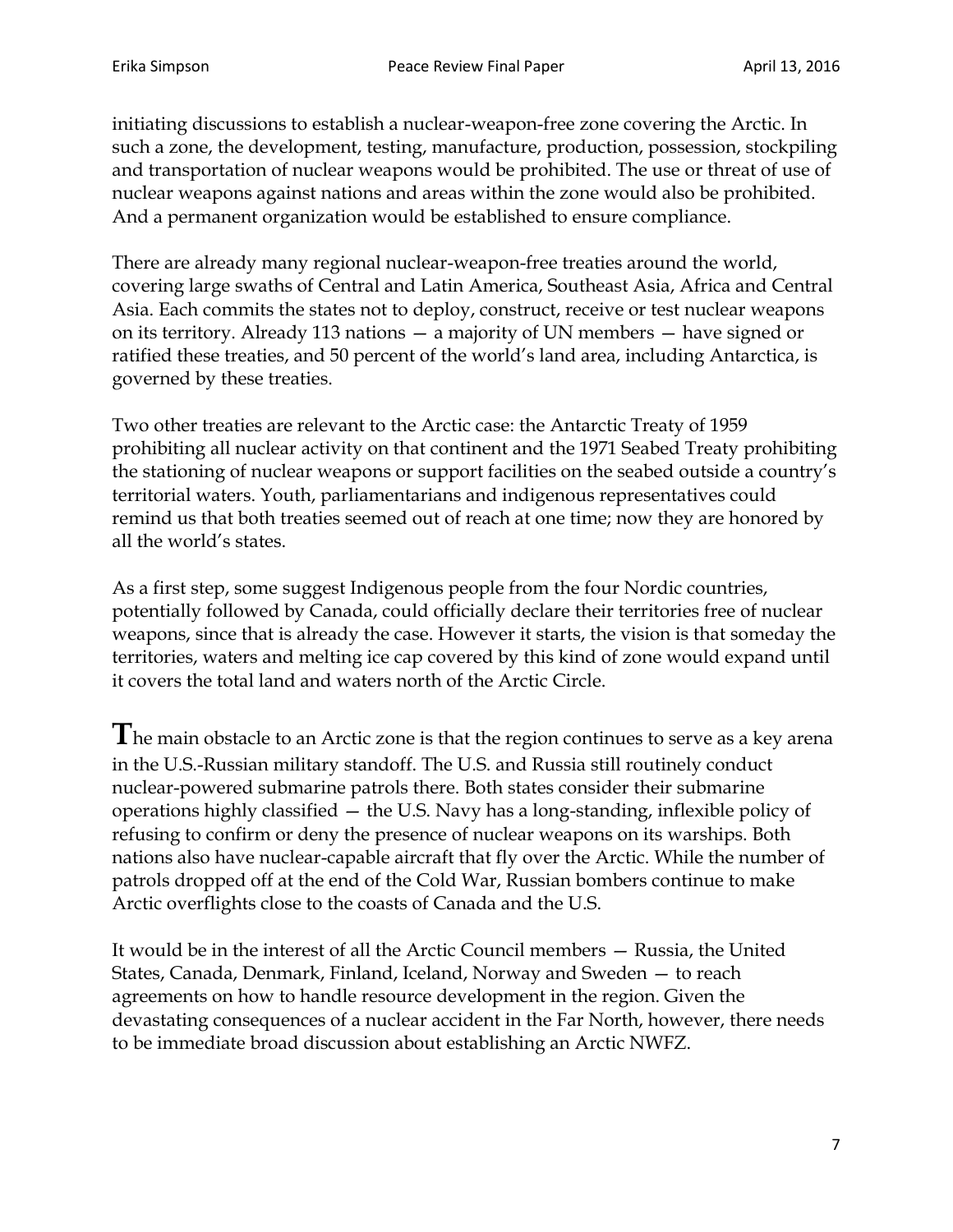Russia is attaching growing importance to the Arctic for maintaining a nuclear deterrent against the United States. Russia's Northern Fleet, based in the Arctic and equipped with nuclear weapons, is seen by the government as its most important naval asset. Russia is planning a new generation of submarines based at its Arctic ports. Russia opposes participation by Indigenous representatives and observers at the Arctic Council meetings but they are needed to draw much greater attention to the dangers in their constituencies of a nuclear arms race in the Arctic.

**S**till we face another obstacle: five Arctic states are members of NATO and by treaty subscribe to its nuclear doctrine. The deterrent provided by NATO's three states with nuclear weapon — the U.S., Britain, and France — is obsolete and counterproductive to co-operative security in the post-Cold War world, but it is unlikely the allies without nuclear weapons will take the initiative to substantially change NATO's doctrine. A pessimistic appraisal is that only substantial progress in U.S.-Russian arms control talks will create the conditions for a change in NATO doctrine and Arctic policy. For diplomats in NATO, Russia's takeover of Crimea could prove to be another obstacle. But putting in place an effective and enforceable Arctic zone would not need require a sea change in U.S.-Russian relations. We are already seeing a huge change worldwide concerning the credibility and viability of using nuclear weapons.

As we teach each other about the Arctic's fragile environment and the long-lasting impact of a possible nuclear accident, it is not too soon to bring the campaign for an Arctic nuclear-weapon-free zone to the UN, governments and civil society in all Arctic nations, as well as other states and indigenous peoples. Deploying and possibly using nuclear weapons in the environmentally sensitive Arctic must be viewed as having very little credibility. It is also morally repugnant to future generations.

In calling for an Arctic nuclear treaty, we need to be aware of the magnitude of the effort needed to achieve it and the historic compromises required. But an Arctic NWFZ would be an important step forward for people from all over the world, different cultures and countries, to take.

**M**ore options – which rely less on state-level change and more on parliamentary bodies and civil society  $-$  are to call for members of parliaments and legislatures around the world to support a Nuclear Weapons Convention (NWC), which would be a global treaty to prohibit and eliminate nuclear weapons in a way similar to the Chemical Weapons Convention (CWC) and the Biological and Toxic Weapons Convention (BTWC). In Canada, more than 800 members of the Order of Canada, including most recently former prime minister Jean Chretien, have endorsed the idea of a NWC, and such a parliamentary motion unanimously passed both the Senate and House of Commons in 2010 under the Conservative government led by Stephen Harper.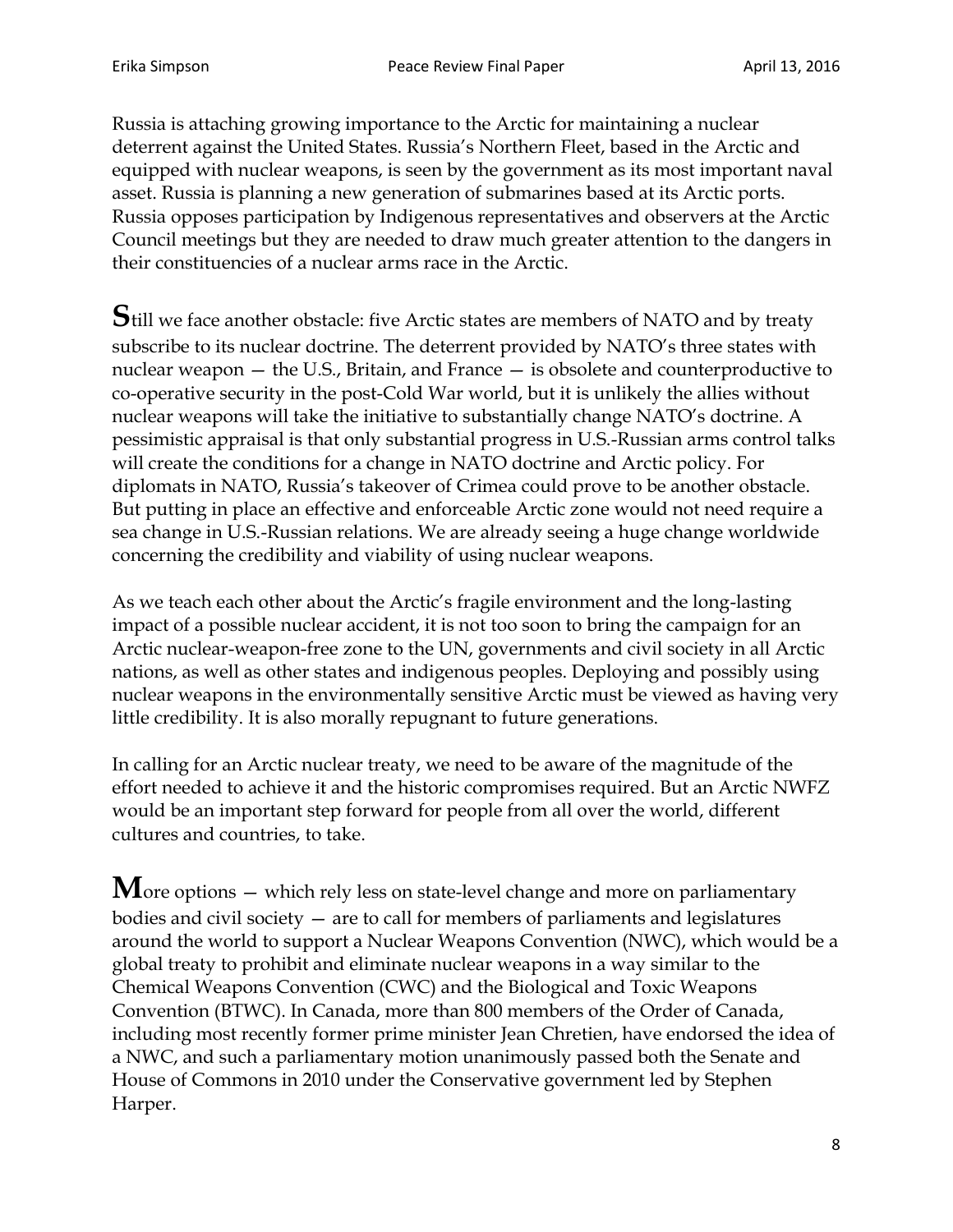We should also support the further building of worldwide networks including PNND, the OEWG and ICAN. The OEWG held its first formal meetings in Geneva between February 22-26 2016 at the long-stalled UN Conference for Disarmament and there is some hope the fledgling group will make painstaking progress toward negotiations that attain and maintain a world without nuclear weapons.

With assistance from the International Campaign to Ban Nuclear Weapons, many groups and their representatives are working on constructing a treaty banning nuclear weapons, even though such a ban would not be legally binding on the nuclear states. Developing a legal ban, even without the participation of the nuclear weapon states, would strengthen the global norm against nuclear weapons.

Stigmatizing nuclear weapons states might incite more countries to sign the Humanitarian Pledge, which commits countries to work toward a ban on nuclear weapons. Already 123 nations — but not NATO allies — have signed it and it could lead to more active negotiations for a nuclear weapons convention. Agreeing on a nuclear ban seems a lofty goal, far into the next century, but lofty goals like ending slavery, colonialism, and apartheid once seemed unobtainable, too.

As Douglas Roche, former Canadian Senator and former Canadian Ambassador for Disarmament points out, in the last century it seemed impossible that independence would come to India in 1948 through the rise of a non-violence movement led by Mahatma Gandhi. Martin Luther King spearheaded the civil rights movement but never saw civil rights legislation passed in the U.S. in 1964. The Cold War generation failed to predict the fall of the Berlin Wall in 1989 and the subsequent collapse of the bipolar system. Nelson Mandela never expected, after 27 years of imprisonment that he would see apartheid in South Africa give way in 1993. In this century, we must push the real nuclear powers toward a global ban of all nuclear weapons.

Dr. Erika Simpson is Associate Professor of International Relations at Western University and the author of the book *NATO and the Bomb*, and numerous scholarly articles available at [Scholarship@Western](http://ir.lib.uwo.ca/do/search/?q=erika%20simpson&start=0&context=674312) and [Erika Simpson's blog](https://erikasimpson.wordpress.com/about/). She is a regular columnist for [Postmedia](http://www.postmedia.com/), Canada's largest newspaper chain (2013-16) and the Vice-President of the [Canadian Peace Research Association](http://cpra-arcp.weebly.com/2016-cpra-program.html) (2015-17). A member of the Board of Directors of [Pugwash Canada,](http://www.pugwashgroup.ca/) she served previously as the Vice-Chair (2007-09 and 2009-11) and Treasurer (2003-05 and 2005-07) of this wealthy charitable organization. She has served as a [Social Sciences and Humanities Research Council of Canada Insight](http://www.sshrc-crsh.gc.ca/funding-financement/programs-programmes/insight_development_grants-subventions_de_developpement_savoir-eng.aspx)  [Development Grant](http://www.sshrc-crsh.gc.ca/funding-financement/programs-programmes/insight_development_grants-subventions_de_developpement_savoir-eng.aspx) adjudicator (2011-13) and a [Canadian Institute for Military and](https://cimvhr.ca/)  [Veteran Health](https://cimvhr.ca/) peer reviewer (2013-16). In 2015 she was awarded the "[Shirley Farlinger](http://vowpeace.org/)  [Award for Peace Writings](http://vowpeace.org/)" by Canadian Voice of Women for Peace, an NGO with consultative status at the UN.